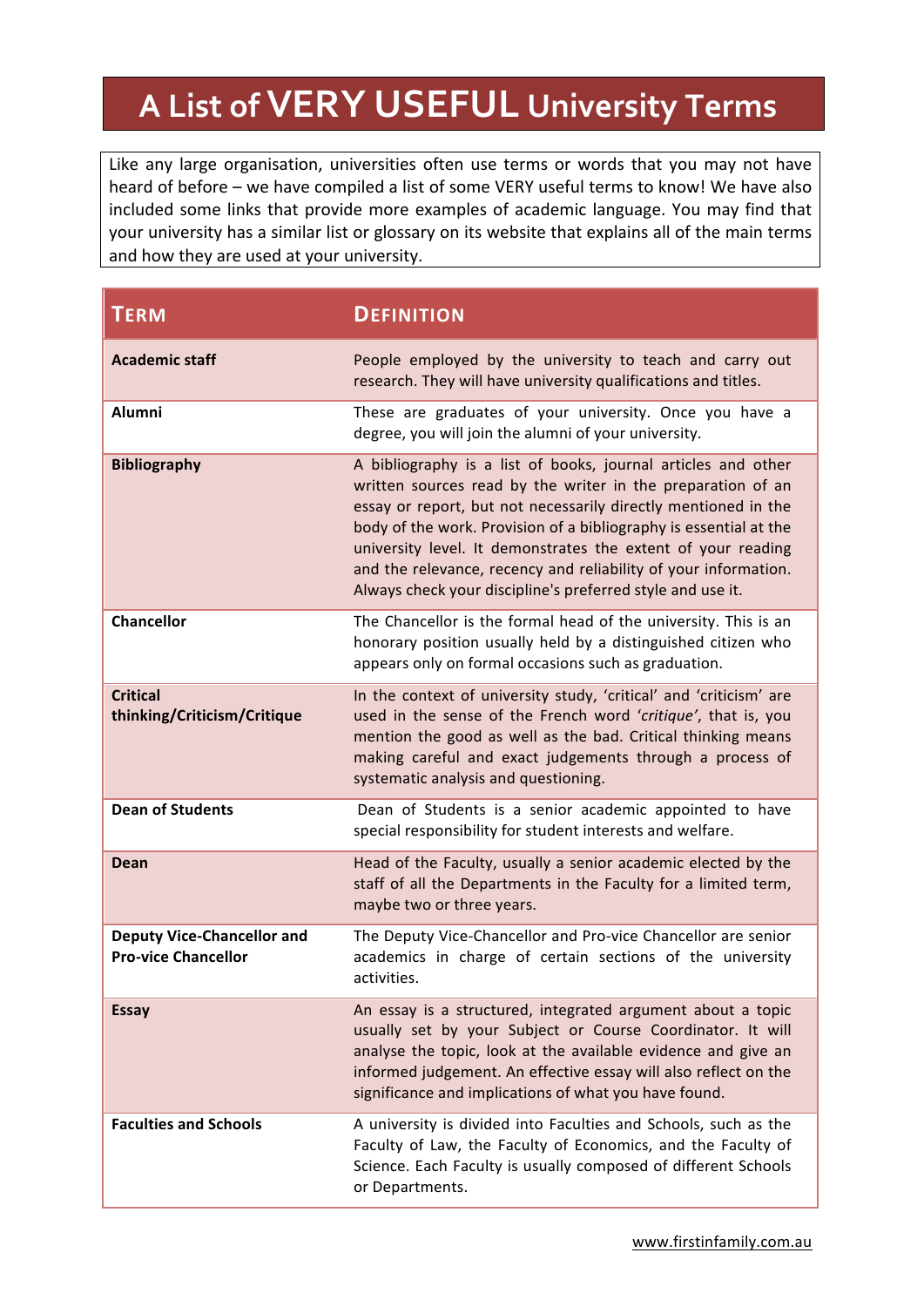| <b>TERM</b>                                                                  | <b>DEFINITION</b>                                                                                                                                                                                                                                                                                                                                                                                                                                                  |
|------------------------------------------------------------------------------|--------------------------------------------------------------------------------------------------------------------------------------------------------------------------------------------------------------------------------------------------------------------------------------------------------------------------------------------------------------------------------------------------------------------------------------------------------------------|
| <b>Head of School/Department</b>                                             | The Head is usually a Professor but may be a senior academic,<br>responsible for the organization of the Department, including<br>the teaching, staffing and research.                                                                                                                                                                                                                                                                                             |
| Journal/Journal Article                                                      | A journal is a magazine that publishes the work of researchers<br>in a particular discipline or area. Journals can be known as<br>magazines, periodicals, or serials. Journals are published at<br>least twice per year and contain recent or preliminary research<br>findings written up in short articles (usually about 5,000<br>words). Journals also contain book reviews and editorial<br>comment. They are great for accessing the very latest<br>research. |
| Lecture                                                                      | In a lecture, a 'lecturer' speaks to a large group of students.<br>Each lecture is designed to convey structured information<br>about a selected topic in the subject/course. Lecturers may<br>invite questions at the end of a lecture. They usually do not<br>invite discussion.                                                                                                                                                                                 |
| <b>List of References</b>                                                    | The List of References is a list of books, journal articles and<br>other written sources used, that is, directly mentioned (or<br>'cited') by the writer in the essay or report. Always check your<br>discipline's preferred style and use it.                                                                                                                                                                                                                     |
| Monograph                                                                    | A monograph is one-volume book on a special subject written<br>by an expert mainly for an academic audience.                                                                                                                                                                                                                                                                                                                                                       |
| <b>Peer Review</b>                                                           | Peer Review is where researchers of similar standing (peers)<br>read and comment on the research of their peer. Academic<br>journals are usually 'peer reviewed', this where expert<br>researchers in the field read and comment on the articles<br>before they are published in the journal. Academic journals<br>usually have stringent or demanding peer review.                                                                                                |
| Plagiarism                                                                   | Plagiarism is "the taking and using as one's own, the thoughts,<br>writings or inventions of another."(OED) This is an academic<br>crime and can lead to penalties.                                                                                                                                                                                                                                                                                                |
| Professor                                                                    | The title of professor is the most senior academic rank; he/she<br>is addressed as 'Professor'. There are seldom more than two<br>Professors in any Department. Associate Professor is the rank<br>just below full professor. An Associate Professor is also<br>addressed as 'Professor'. The other ranks in a Department<br>include                                                                                                                               |
| Reader, Senior Lecturer,<br><b>Lecturer and Associate</b><br><b>Lecturer</b> | If these academics have a doctorate they are addressed as<br>'Doctor'. When any academic takes a tutorial group, he/she is<br>referred to as your tutor, but this is no longer a university<br>rank.                                                                                                                                                                                                                                                               |
| <b>Registrar or Academic</b><br>Registrar                                    | A Registrar or Academic Registrar is a senior administrator<br>responsible for the routine management of the university,<br>including admissions, fees, and examinations.                                                                                                                                                                                                                                                                                          |
| <b>Report</b>                                                                | A report is a structured presentation of information about a<br>topic. It may describe a process, an event, or any phenomenon                                                                                                                                                                                                                                                                                                                                      |